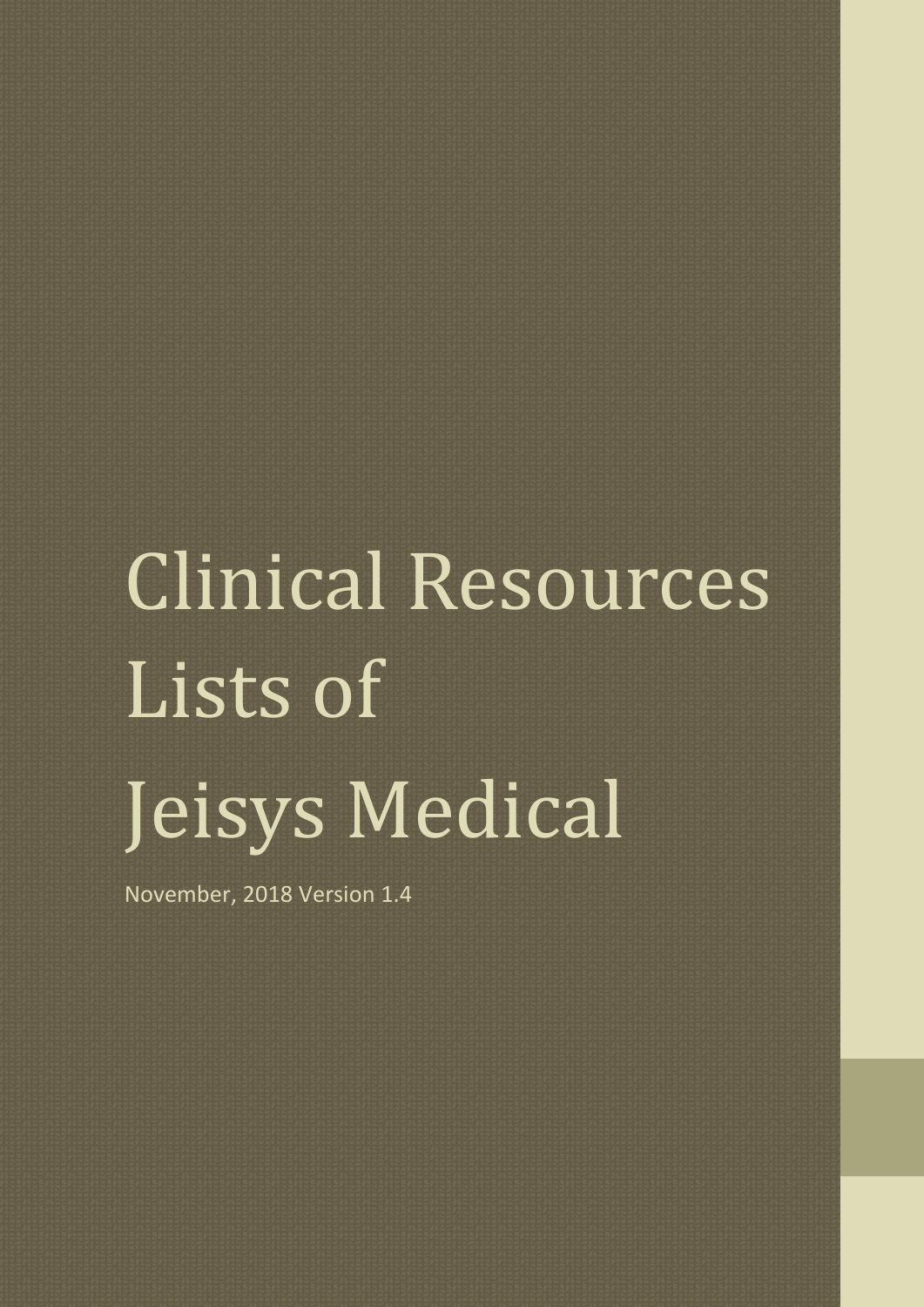### Clinical resources Lists of Jeisys Medical

November, 2018 Version 1.4

#### **Table of Contents**

#### **Revision Note**

| <b>Date</b> | <b>Change Note</b>                             | <b>Version Info</b> |
|-------------|------------------------------------------------|---------------------|
|             | 2018. Mar. 15 New format has been applied      | 1.1                 |
|             | 2018. Apr. 04 Hyperlink has been added         | 1.2                 |
|             | 2018. Apr. 17 Table of Contents has been added | 1.3                 |
|             | 2018. Nov. 16 New clinical data is added       | 1.4                 |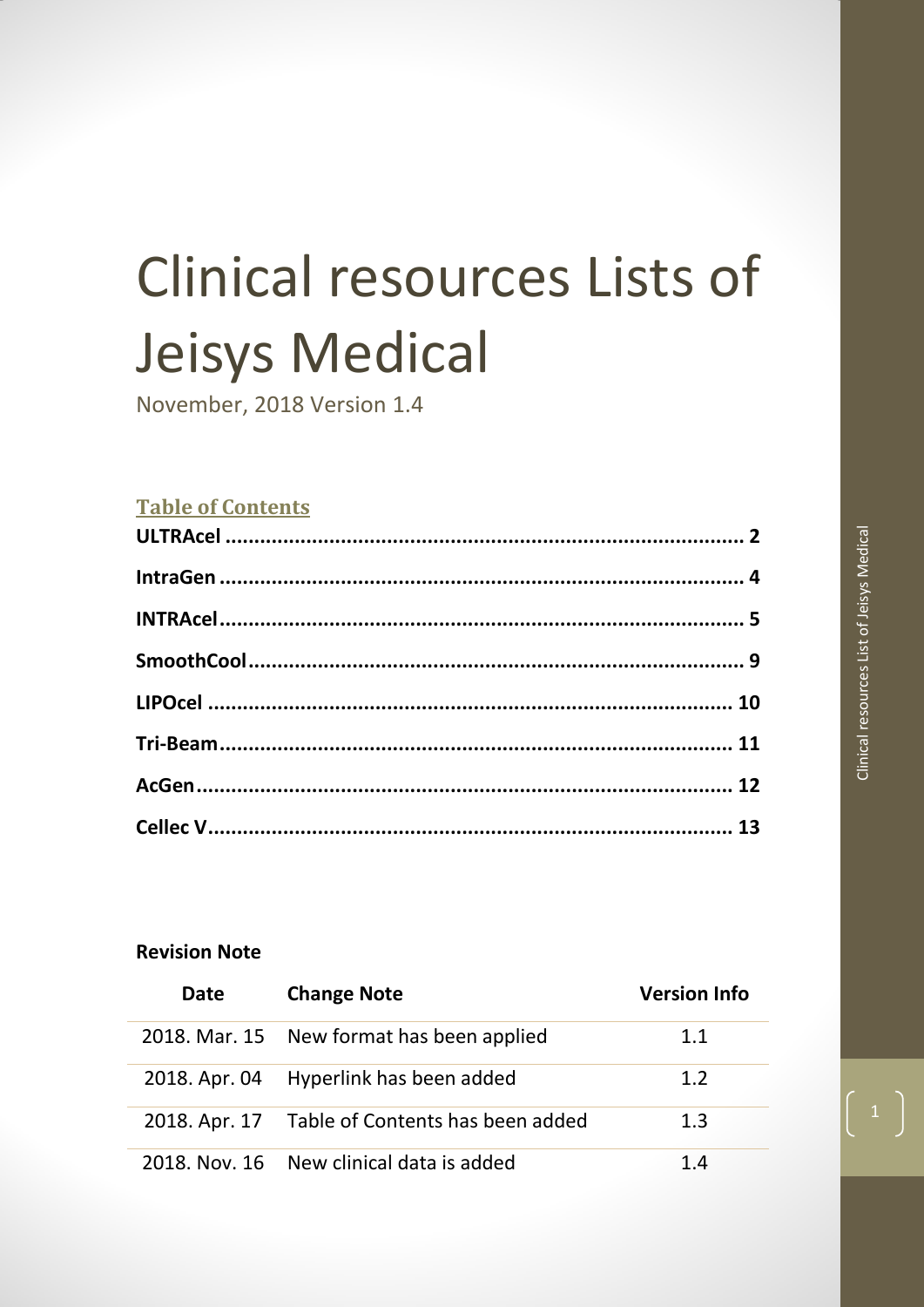#### <span id="page-2-0"></span>ULTRAcel

**[Title: Coagulation and ablation patterns of high-intensity focused ultrasound on](https://link.springer.com/article/10.1007/s10103-015-1804-8)  [a tissue-mimicking phantom and cadaveric skin](https://link.springer.com/article/10.1007/s10103-015-1804-8)**

Author: Hee-Jin Kim, Han Gu Kim, Zhenlong Zheng, Hyoun Jun Park, Jeung Hyun Yoon, Wook Oh, Cheol Woo Lee, Sung Bin Cho

Affiliation: Lasers Med Sci, December 2015, Volume 30, Issue 9, pp 2251-2258

#### **[Title: Interview with Dr Gerhard Sattler](http://www.jeisys.com/wp-content/uploads/2015/10/Dr-Gerhard-Sattler-Interview_ENG1.pdf)**

Affiliation: Medical S

#### **Title: All findings on medical high-frequency ULTRAcel, a combination of high frequency and HIFU**

Author: In Seong-il Affiliation: D&PS (In Seong-il)

#### **Title: Acibadem Bahçeşehir Medical Center offers "ULTRAcel Technology"**

Author: Dr. Arzu Aslan Affiliation: Yelpaze Bahçeşehir (Dr. Arzu Aslan)

#### **Title: Setting Back Skin Age with ULTRAcel**

Author: Dr. Lee Kyoung Rock Affiliation: Facial Aesthetics (Dr. Lee Kyoung Rock)

#### **Title: ULTRAcel Combines Three: Proven Technologies in One System**

Author: Dr. Ayako Ito

Affiliation: THE Asian Aesthetic Guide (Dr. Ayako Ito)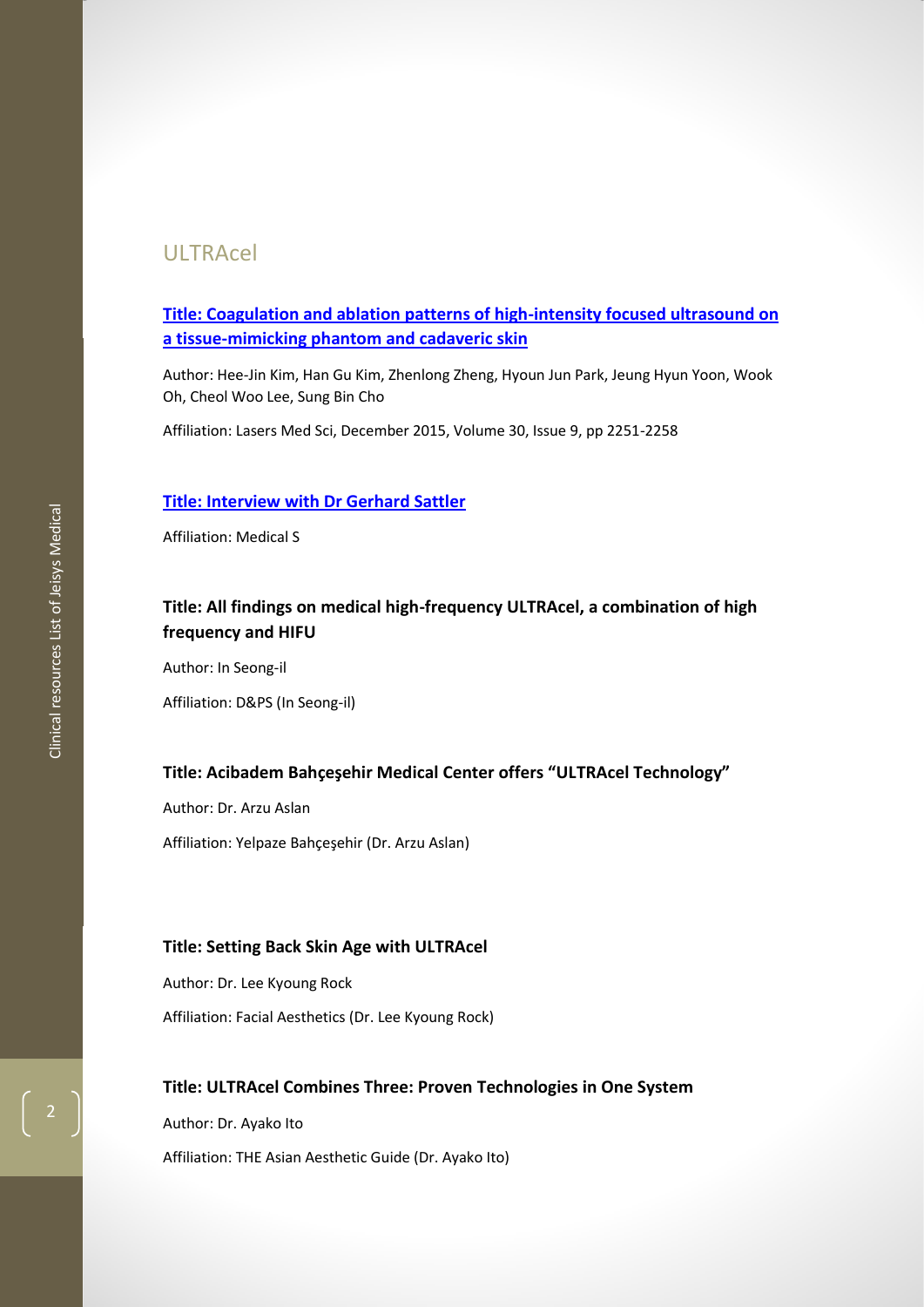#### **Title: What is the procedure to cope with sebum and skin pores in autumn season?**

Author: Dr. Hyeong-seok Ko

Affiliation: Facial Aesthetics (Dr. Hyeong-seok Ko)

#### **Title: Would skin sagging be resolved? Non-surgical treatment**

Affiliation: Bella Pelle\_v2n4 (KOU Seiko)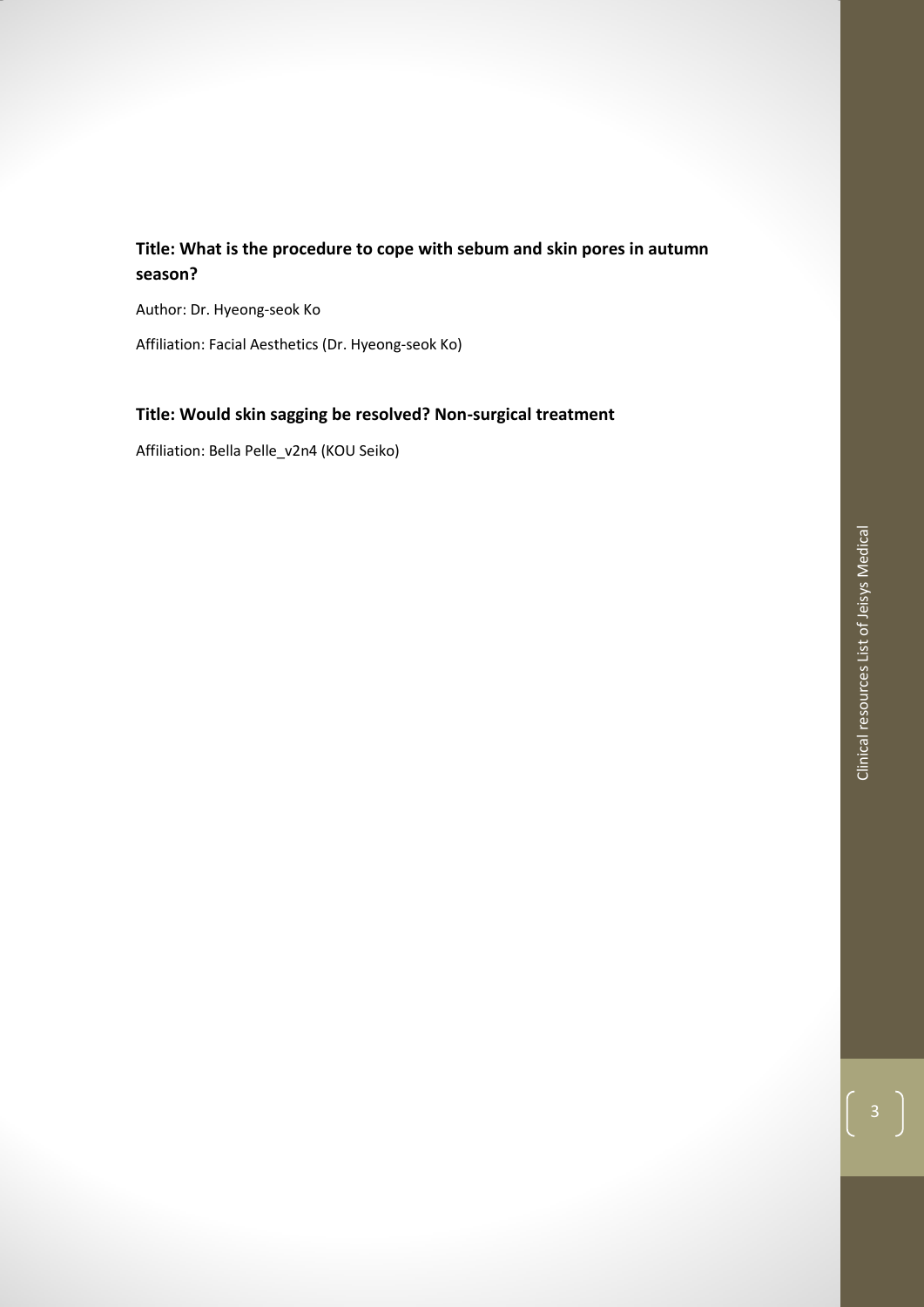#### <span id="page-4-0"></span>IntraGen

**Title: Skin rejuvenating effects of grid fractional radiofrequency treatment; a study in micropig**

Author & Affiliation: Ga-young Lee, Jeisys, 2014

#### **Title: The clinical and histological effects of a new 6MHz Monopolar RF Device for facial skin tightening & contouring**

Author & Affiliation: Ma Christina Tanciangco-Javier, M.D., Jeisys.

**[Title: New IntraGen Achieves More Consistent RF Skin Rejuvenation Outcomes](http://digital.miinews.com/publication/?i=167757&p=14)**

Affiliation: THE Asian Aesthetic Guide – Volume 4, 2013

**[Title: Dermal Collagen Remodeling Effect by A New Way of Fractional](https://perigee.com/wp-content/uploads/IntraGen-Paper_GRID-FRACTIONAL-RADIOFREQUENCY_eng.pdf)  [Radiofrequency Treatment; A micropig model study](https://perigee.com/wp-content/uploads/IntraGen-Paper_GRID-FRACTIONAL-RADIOFREQUENCY_eng.pdf)**

Author & Affiliation: Gayoung Lee, Grid Fractional Radiofrequency 2014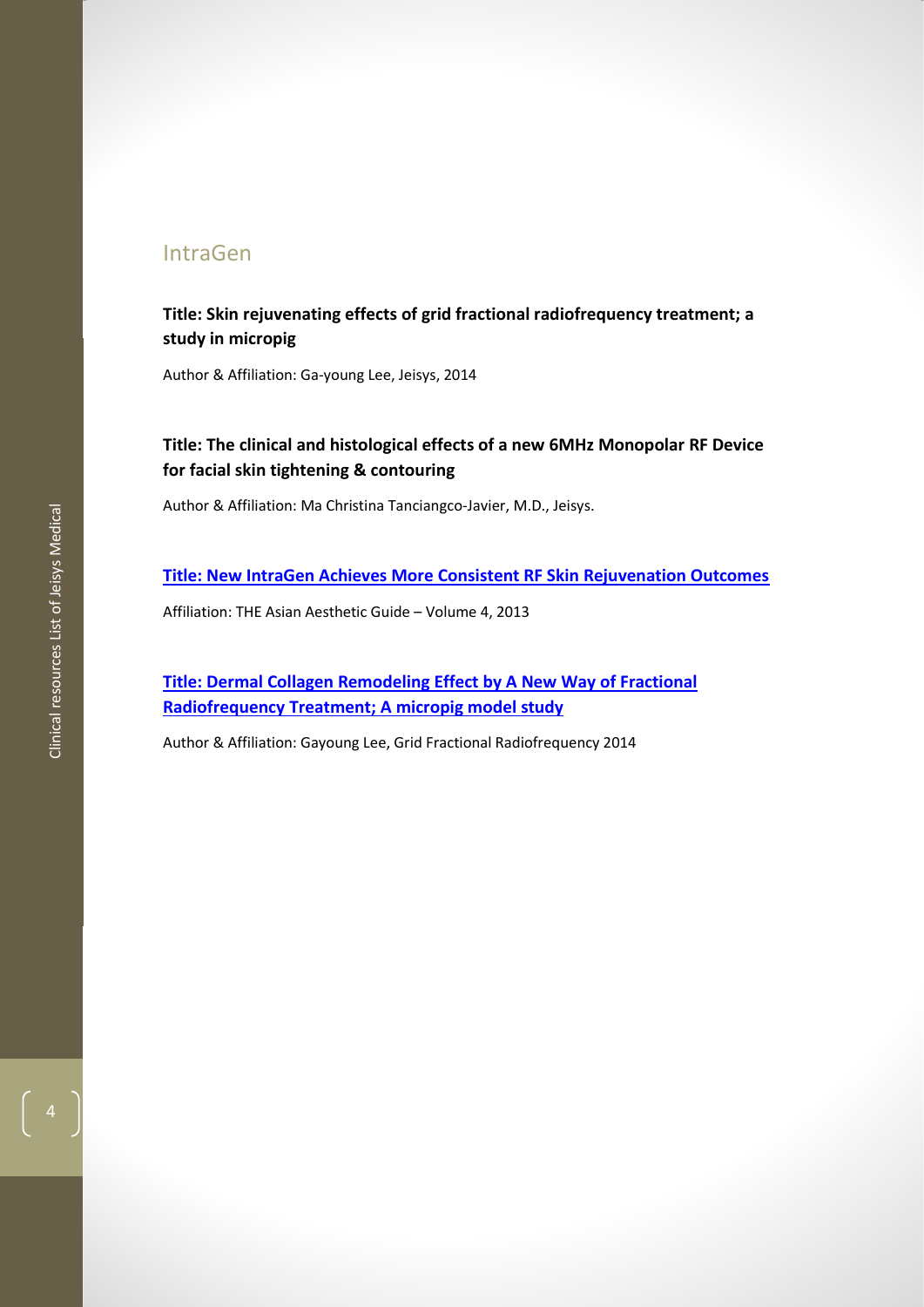#### <span id="page-5-0"></span>INTRAcel

**[Title: Consensus Recommendations on the Use of a Fractional Radiofrequency](https://www.e-sciencecentral.org/articles/SC000026419)  [Microneedle and Its Applications in Dermatologic Laser Surgery](https://www.e-sciencecentral.org/articles/SC000026419)**

Affiliation: Medical Lasers; Engineering, Basic Research, and Clinical Application 2014; 3(1): 5- 10.

#### **[Title: Evaluation of the wound healing response after deep dermal heating by](https://www.ncbi.nlm.nih.gov/pubmed/24002154)  fractional [micro-needle radiofrequency device](https://www.ncbi.nlm.nih.gov/pubmed/24002154)**

Author: Lim SD, Yeo UC, Kim IH, Choi CW, Kim WS

Affiliation: J Drugs Dermatol. 2013 Sep; 12(9):1044-9.

#### **[Title: HISTOLOGIC EVALUATION OF DEEP DERMAL HEATING BY FRACTIONAL](http://www.medestore.mx/premium/intracel/documentos/art_histologic_evaluation_ucyeo.pdf)  [RADIOFREQUENCY ACCORDING TO ENERGY LEVEL: A 10-WEEK FOLLOW UP](http://www.medestore.mx/premium/intracel/documentos/art_histologic_evaluation_ucyeo.pdf)  [STUDY](http://www.medestore.mx/premium/intracel/documentos/art_histologic_evaluation_ucyeo.pdf)**

Author: Un-Cheol .Yeo, Doo-Rak Lee, So-Dug Lim

Affiliation: ASLMS 30th Annual Conference

**[Title: Evaluation of the clinical efficacy of fractional radiofrequency microneedle](https://www.ncbi.nlm.nih.gov/pubmed/22487513)  [treatment in acne scars and large facial pores](https://www.ncbi.nlm.nih.gov/pubmed/22487513)**

Author: Cho SI, Chung BY, Choi MG, Baek JH, Cho HJ, Park CW, Lee CH, Kim HO

Affiliation: Dermatol Surg. 2012 Jul; 38(7 Pt 1):1017-24. doi: 10.1111/j.1524- 4725.2012.02402.x. Epub 2012 Apr 9.

**[Title: Treatment of periorbital wrinkles with a novel fractional radiofrequency](https://www.ncbi.nlm.nih.gov/pubmed/25899885)  [microneedle system in dark-skinned patients](https://www.ncbi.nlm.nih.gov/pubmed/25899885)**

Author: Lee SJ, Kim JI, Yang YJ, Nam JH, Kim WS

Affiliation: Dermatol Surg. 2015 May; 41(5):615-22. doi: 10.1097/DSS.0000000000000216.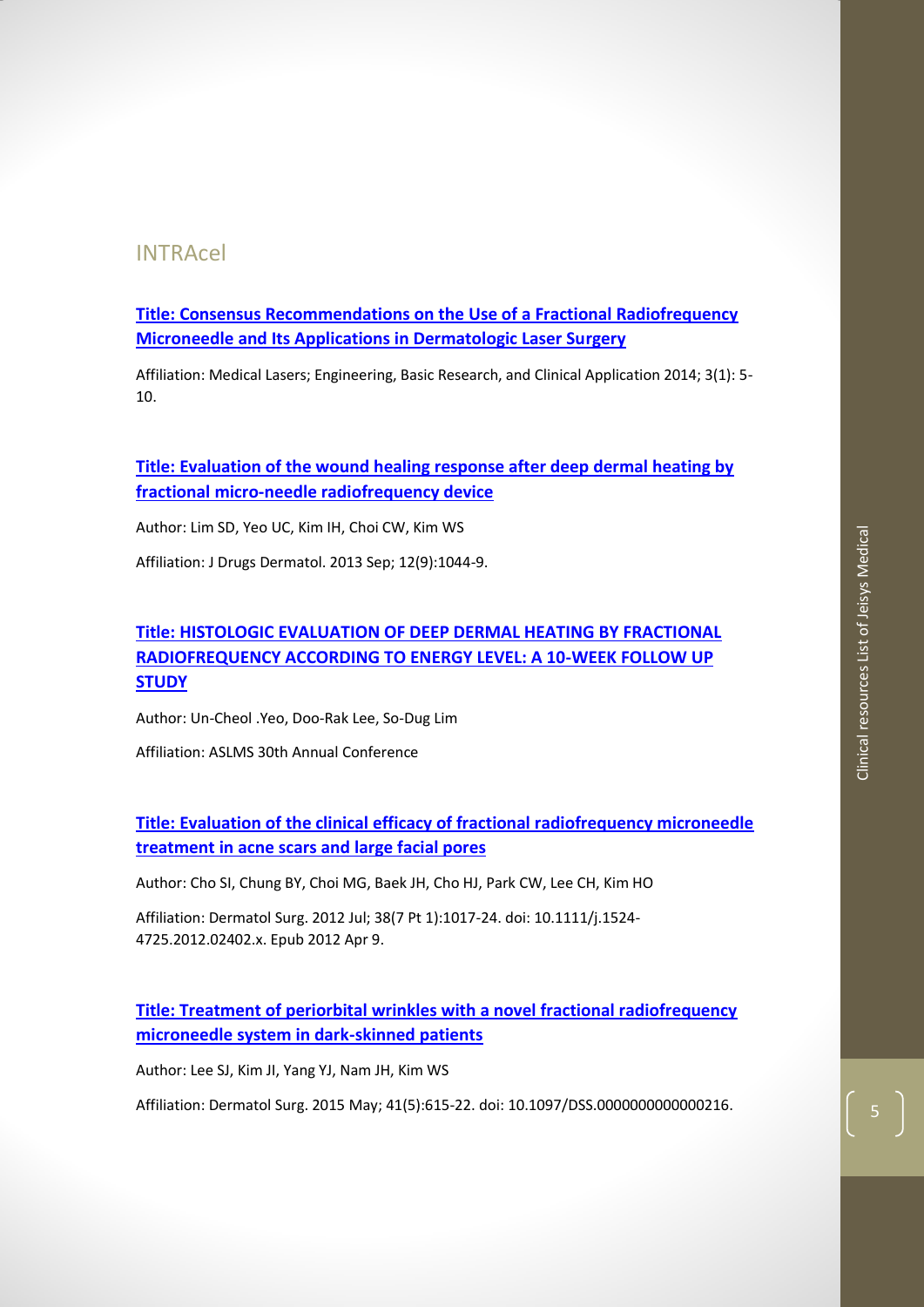#### **[Title: THE EFFECTIVENESS OF SELECTIVE FRACTIONAL RF MICRONEEDLE](http://www.medestore.mx/premium/intracel/documentos/art_telangiectasias_ayatko.pdf)  [\(INTRAcel\) FOR THE TREATMENT OF TELANGIECTASIA](http://www.medestore.mx/premium/intracel/documentos/art_telangiectasias_ayatko.pdf)**

Author: Dr. Ayako Ito, Dr. Kazuhiro Hayashi, Dr. Tomoyuki Matsukura Affiliation: IMCAS ASIA 2010

#### **Title: Open Label Study on the [Safety and Efficacy of Fractional Radiofrequency](https://perigee.com/wp-content/uploads/INTRAcel-Jeisys-Article.pdf)  [with Microneedle \(INTRAcel\) on Mild to Severe Acne Scars in Asian Skin](https://perigee.com/wp-content/uploads/INTRAcel-Jeisys-Article.pdf)**

Author: Marie Socouer M. Oblepias, MD,

Affiliation: IMCAS ASIA 2010

#### **[Title: Non-Surgical Face lifting by INTRAcel ; The future of the Anti-aging](http://www.medestore.mx/premium/intracel/documentos/art_non_surgical_poon.pdf)  [technology](http://www.medestore.mx/premium/intracel/documentos/art_non_surgical_poon.pdf)**

Author: Dr. J.C Poon, MD, FCFP, DABAARM Affiliation: IMCAS ASIA 2010

#### **[Title: Acne treatment by using INTRAcel](https://perigee.com/wp-content/uploads/INTRAcel-Jeisys-Article.pdf)**

Author: Yang, Joon-Sung, MD, Affiliation: JSAS(Japan society of aesthetic surgery) 2010

#### **[Title: Combination Antiaging Tx including INTRAcel](https://perigee.com/wp-content/uploads/INTRAcel-Jeisys-Article.pdf)**

Author: Mi-Kyung Cho, MD,

Affiliation: JSAS(Japan society of aesthetic surgery) 2010

#### **[Title: Evaluation of the wound healing response post deep dermal heating by](http://www.medestore.mx/premium/intracel/documentos/art_evaluation_wound_ucyeo.pdf)  [fractional RF : INTRAcel](http://www.medestore.mx/premium/intracel/documentos/art_evaluation_wound_ucyeo.pdf)**

Author: Un-Cheol. Yeo, MD Affiliation: Korean Dermatologists (2009)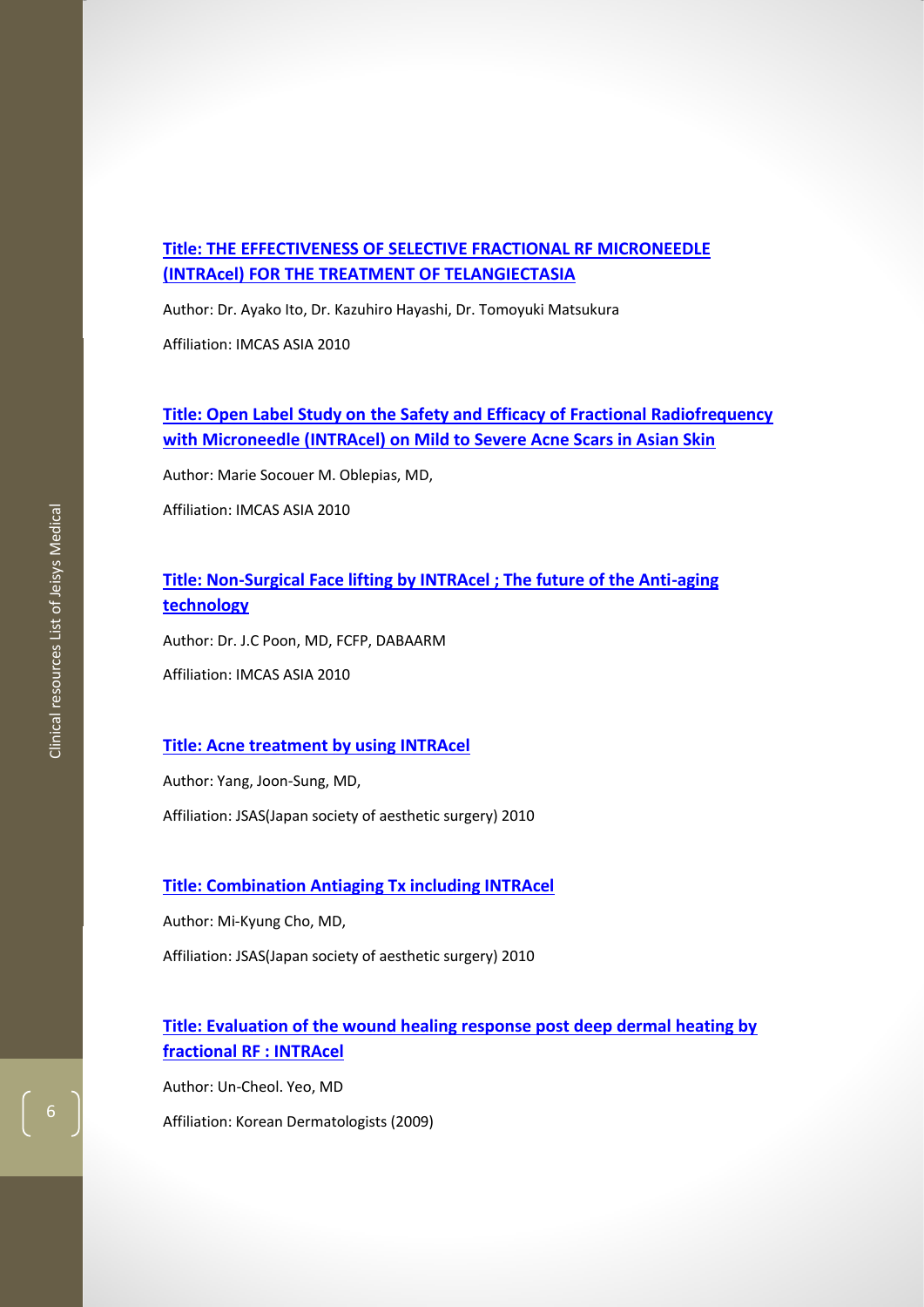**[Title: The efficacy in treatment of facial atrophic acne scars in Asians with a](https://onlinelibrary.wiley.com/doi/full/10.1111/jdv.12267)  [fractional radiofrequency microneedle system](https://onlinelibrary.wiley.com/doi/full/10.1111/jdv.12267)**

Author: V. Vejjabhinanta, R. Wanitphakdeedecha, P. Limtanyakul, W. Manuskiatti Affiliation: JEADV 2014, 28, 1219-1225

#### **[Title: Microneedeling weiterentwickelt](https://perigee.com/wp-content/uploads/INTRAcel-Jeisys-Article.pdf)**

Author: Klaus Fritz, MD,

Affiliation: Derma Forum

**Title: [I belive INTRAcel represents a new standard for rejuvenation and acne](http://digital.miinews.com/publication/index.php?i=86521&m=&l=&p=2&pre=&ver=html5#{"page":2,"issue_id":86521})  [scarring for all skin types, with little downtime](http://digital.miinews.com/publication/index.php?i=86521&m=&l=&p=2&pre=&ver=html5#{"page":2,"issue_id":86521})**

Author: Klaus Fritz, M.D., R. Stephen Mulholland, M.D., Marge Uibu, M.D., Takashi TaKahashi, M.D., Yan Trodel, M.D., Ching-l Victoria Lu, M.D.,

Affiliation: THE Aesthetic Guide Autumn 2011

#### **[Title: FRM Technology Proves Effective in Rejuvenation and Repairing Skin](http://digital.miinews.com/article/FRM+Technology+Proves+Effective+In+Rejuvenating+And+Repairing+Skin/729143/69863/article.html)**

Author: Chit Sun Wong, M.D., R. Stephen Mullholland, M.D., Rie Yamashita, M.D., Ph.D.

Affiliation: THE Asian Aesthetic Guide Spring 2011

#### **[Title: COMBINING FRACTIONAL RF MICRONEEDLING AND SUPERFICIAL RF](http://www.ihoakatemia.fi/images/media/Fractional_Microneedling_Marge_Uibu.pdf)  [RESURFACING](http://www.ihoakatemia.fi/images/media/Fractional_Microneedling_Marge_Uibu.pdf)**

Author: Marge Uibu, M.D.,

Affiliation: Prime-journal.com, November/December 2012

#### **[Title: Jeisys Establishes INTRAcel as Versatile Aesthetic Solution](http://digital.miinews.com/article/Jeisys+Establishes+INTRAcel+As+Versatile+Aesthetic+Solution/505633/0/article.html)**

Author: Pierre Secnazi, M.D., Bang Soon Kim, M.D., Ph.D., Jose Antonio Gonzalez-Diaz, M.D.

Affiliation: THE European Aesthetic Guide Autumn 2010

#### 7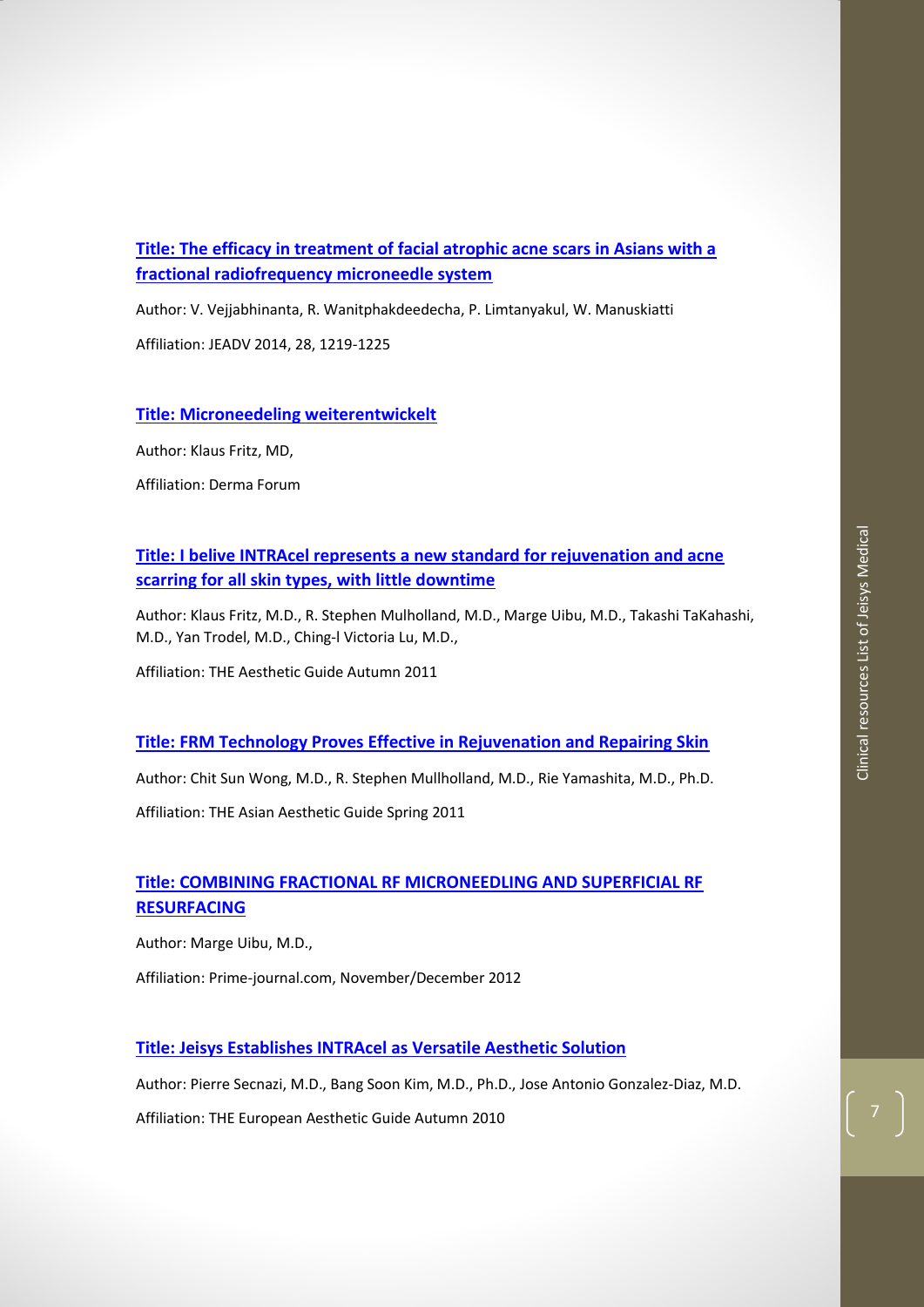#### **[Title: New INTRAcel Offers Complete Anti-Aging Solution](http://digital.miinews.com/article/New_INTRAcel_Offers_Complete_Anti-Aging_Solution/1176786/126407/article.html)**

Author: Moshe Lapidoth, M.D., Nick Lowe, M.D., Klaus Fritz, M.D., Affiliation: THE European Aesthetic Guide Spring 2011

#### **[Title: INTRAcel Raises Bar with Higher Radiofrequency Energy Function](http://www.medestore.mx/premium/intracel/documentos/art_intracel_petrou.pdf)**

Author: Klaus Fritz, M.D., Umit Yaser Celemli, M.D.

Affiliation: THE European Aesthetic Guide Spring 2011

#### **[Title: Anna Friel's fix for saggy skin and the instant Pippa body…the cutting edge](http://www.dailymail.co.uk/health/article-2103101/Anna-Friels-fix-saggy-skin-instant-Pippa-body--cutting-edge-cosmetic-surgery.html)  [of cosmetic surgery](http://www.dailymail.co.uk/health/article-2103101/Anna-Friels-fix-saggy-skin-instant-Pippa-body--cutting-edge-cosmetic-surgery.html)**

Author: Leah Hardy Affiliation: Daily mail, UK

#### **[Title: The Clinical Efficacy and Statistical Evaluation of INTRAcel Treatment](http://www.medestore.mx/premium/intracel/documentos/art_clinical_efficacy_takahashi.pdf)**

Author & Affiliation: Takashi Takahashi, Unique Technology named Fractional RF Microneedle

#### **[Title: The efficacy in treatment of facial atrophic acne scars in Asians with a](https://www.ncbi.nlm.nih.gov/pubmed/25158223)  [fractional radiofrequency microneedle system](https://www.ncbi.nlm.nih.gov/pubmed/25158223)**

Author & Affiliation: V. Vejjabhinanta, R. Wanitphakdeedecha, P. Limtanyakul, W. Manuskiatti, JEADV 2014, 28, 1219-1225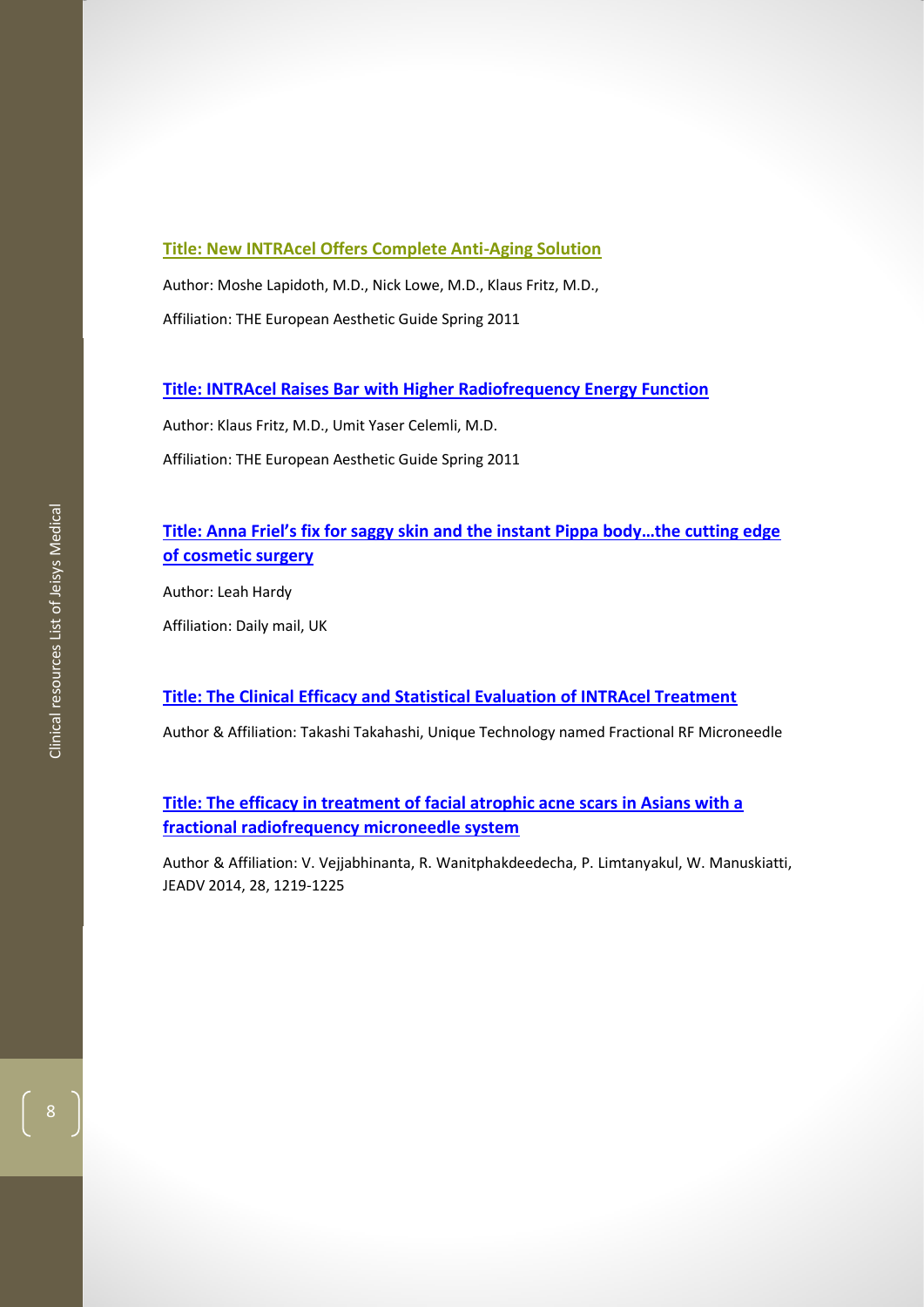#### <span id="page-9-0"></span>**SmoothCool**

#### **[Title: Recent Advances in IPL and Hair Removal Technologies: A Clinical Update](http://www.altairsystem.it/recent-advances-in-ipl-and-hair-removal-technologies-a-clinical-update/)**

Author: Jeffry Schafer, M.D. & Ron Shane, Ph.D.

Affiliation: e-Journal of Age Management Medicine, Mayo 2009

#### **[Title: A 560nm Intense Pulse Light Wavelength Can Be Aesthetically Effective](http://www.altairsystem.it/wp-content/uploads/2012/03/A560nmIntensePulseLightWavelengthCanBeAestheticallyEffectiveandPainFree.pdf)  [and Pain Free](http://www.altairsystem.it/wp-content/uploads/2012/03/A560nmIntensePulseLightWavelengthCanBeAestheticallyEffectiveandPainFree.pdf)**

Author: Jeffry Schafer, M.D., FRSM, and Ron Shane, Ph.D., OMD Affiliation: e-Journal of Age Management Medicine, Febrero 2010

#### **[Title: Hair Removal Can Be Painless and Effective: A Pilot Study](http://www.medestore.mx/premium/smoothcool/documentos.php)**

Author: Jeffry Schafer, M.D., FRSM, and Ron Shane, Ph.D, OMD Affiliation: e-Journal of Age Management Medicine, Junio 2010

#### **Title: The SmoothCool: A Laser Revolution for Skin Treatment**

Author: Jeffry Schafer, M.D., FRSM, and Ron Shane, Ph.D, OMD Affiliation: e-Journal of Age Management Medicine, Abril 2012

#### **[Title: A 560nm IPL Strategy Combined With a 700nm Protocol Further](http://www.medestore.mx/premium/smoothcool/documentos.php)  [Ameliorates Epidermal Skin Rejuvenation](http://www.medestore.mx/premium/smoothcool/documentos.php)**

Author: Jeffry Schafer, M.D., FRSM, and Ron Shane, Ph.D, OMD Affiliation: e-Journal of Age Management Medicine, Febrero 2010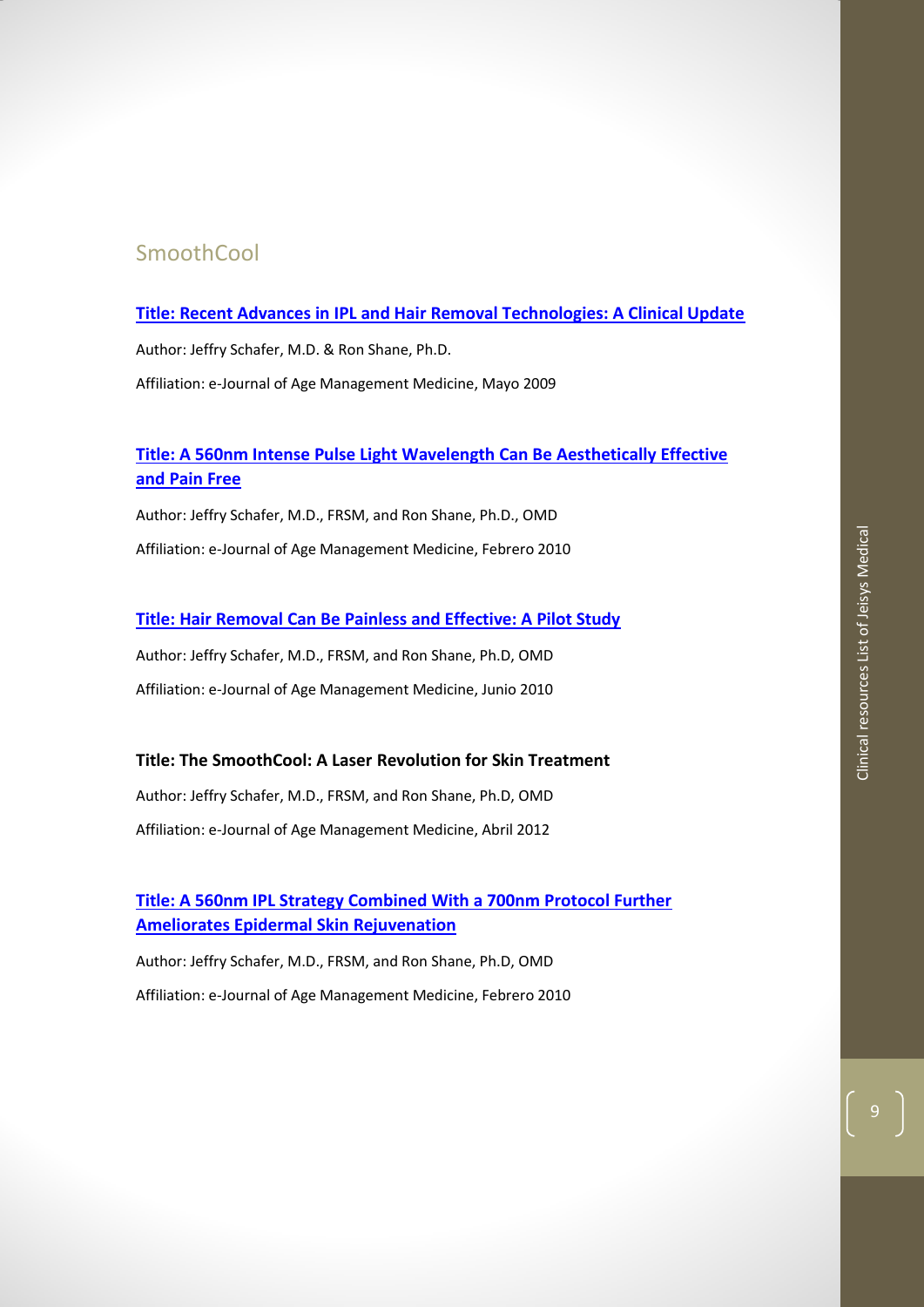#### <span id="page-10-0"></span>LIPOcel

**[Title: High-Intensity Focused Ultrasound with surface cooling non-invasive](http://www.journalcra.com/article/high-intensity-focused-ultrasound-surface-cooling-non-invasive-abdominal-subcutaneous-adipos)  [abdominal subcutaneous adipose tissue reduction](http://www.journalcra.com/article/high-intensity-focused-ultrasound-surface-cooling-non-invasive-abdominal-subcutaneous-adipos)**

Author: \*Hector Leal Silva, Esther Carmona Hernandez, Angel Perez Blanco, Mariana Grijalva Vazquez, Sugun Lee and Sebastian Leal Delgado

Affiliation: International Journal of Current Research Vol. 8, Issue, 08, pp.36232-36243, August, 2016

#### **Title: Case study on efficacy and safety of HIFU (LIPOcel) on flank and thighs with minimal treatment duration and using multiple depth probes**

Author: Dr. Ugnku Shahrin

Affiliation: LIPOcel Report (Dr. Ungku Shahrin)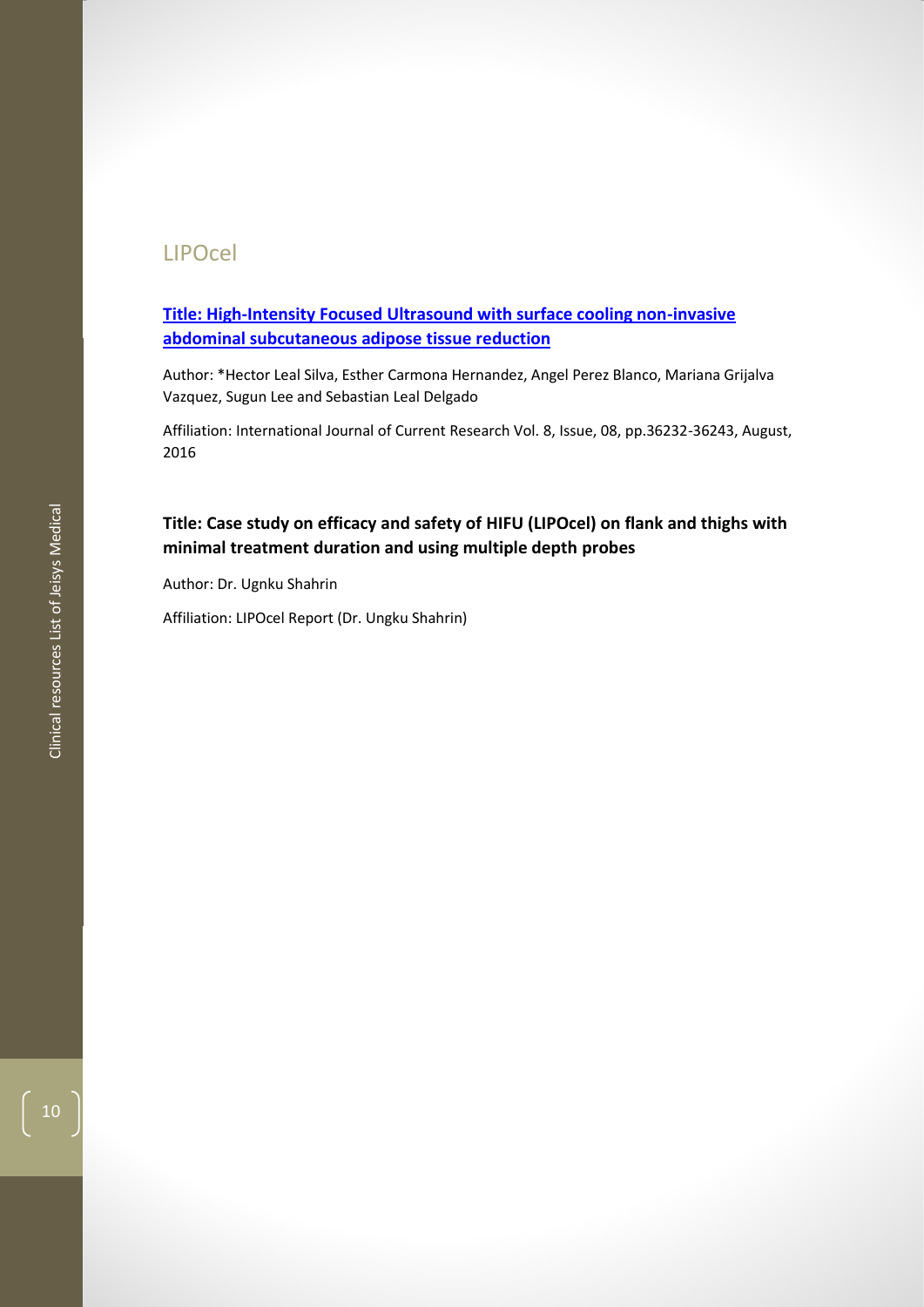#### <span id="page-11-0"></span>Tri-Beam

**[Title: Clinical efficacy of the dual-pulsed Q-switched neodymium:](https://www.tandfonline.com/doi/abs/10.3109/14764172.2013.814463) yttrium [aluminum-garnet laser: Comparison with parison with conservative mode](https://www.tandfonline.com/doi/abs/10.3109/14764172.2013.814463)**

Author[: Byung Wook Kim](https://www.tandfonline.com/author/Kim%2C+Byung+Wook)[,Mi Hye Lee,](https://www.tandfonline.com/author/Lee%2C+Mi+Hye)[Sung Eun Chang](https://www.tandfonline.com/author/Chang%2C+Sung+Eun)[,Woo Jin Yun](https://www.tandfonline.com/author/Yun%2C+Woo+Jin)[,Chong Hyun Won](https://www.tandfonline.com/author/Won%2C+Chong+Hyun)[,Mi Woo](https://www.tandfonline.com/author/Lee%2C+Mi+Woo)  [Lee,](https://www.tandfonline.com/author/Lee%2C+Mi+Woo)[Jee Ho Choi](https://www.tandfonline.com/author/Choi%2C+Jee+Ho) [& Kee Chan Moon](https://www.tandfonline.com/author/Moon%2C+Kee+Chan)

Affiliation: Department of Dermatology, Asan Medical Center, University of Ulsan College of Medicine, Seoul, Korea, Journal of Cosmetic and Laser Therapy, 2013; 15: 340-341

#### **Title: TRI-BEAM's Rich[-PTP Technology Eradicates Pigmented Lesions](http://digital.miinews.com/article/TRI-BEAM%E2%80%99s+Rich-PTP+Technology+Eradicates+Pigmented+Lesions/1116112/118600/article.html)**

Author: Ilya Petrou, M.D.

Affiliation: The Asian Aesthetic Guide — Volume 2, 2012

#### **[Title: Savior of post-blepharoepicanthoplasty scarring: Novel use of a low](https://www.ncbi.nlm.nih.gov/pubmed/26820981)[fluence 1064-nm Q-switched Nd:YAG laser](https://www.ncbi.nlm.nih.gov/pubmed/26820981)**

Author: Tian WC

Affiliation: J Cosmet Laser Ther. 2016; 18(2):69-71

**[Title: A prospective, split-face, double-blinded, randomized study of the efficacy](https://www.ncbi.nlm.nih.gov/pubmed/27249461)  and safety of a fractional [1064-nm Q-switched Nd:YAG laser for photo-aging](https://www.ncbi.nlm.nih.gov/pubmed/27249461)[associated mottled pigmentation in Asian skin](https://www.ncbi.nlm.nih.gov/pubmed/27249461)**

Author: Won KH, Lee SH, Lee MH, Rhee DY, Yeo UC, Chang SE

Affiliation: J Cosmet Laser Ther. 2016 Nov; 18(7):381-386. Epub 2016 Jul 19.

#### **[Title: Non-ablative Acne Scar Reduction after a series of Treatments with a short](https://www.ncbi.nlm.nih.gov/pubmed/16918561)  [pulsed 1064nm Neodymium:YAG Laser](https://www.ncbi.nlm.nih.gov/pubmed/16918561)**

Author: Lipper GM, Perez M

Affiliation: Dermatol Surg. 2006 Aug; 32(8):998-1006

#### **[Title: Dual pulse mode Q-swithed Nd:YAG laser for pigment lightening : electron](http://www.papersearch.net/thesis/article.asp?key=3173899)  [microscopical, immunohistochemical and biochemical observations](http://www.papersearch.net/thesis/article.asp?key=3173899)**

Author: Hye Rim Moon, Byung Wook Kim, Woo Jin Yun, Chong Hyun Won, Sung Eun Chang, Mi Woo Lee, Jee Ho Choi, Kee Chan Moon

Affiliation: Korean Dermatological Association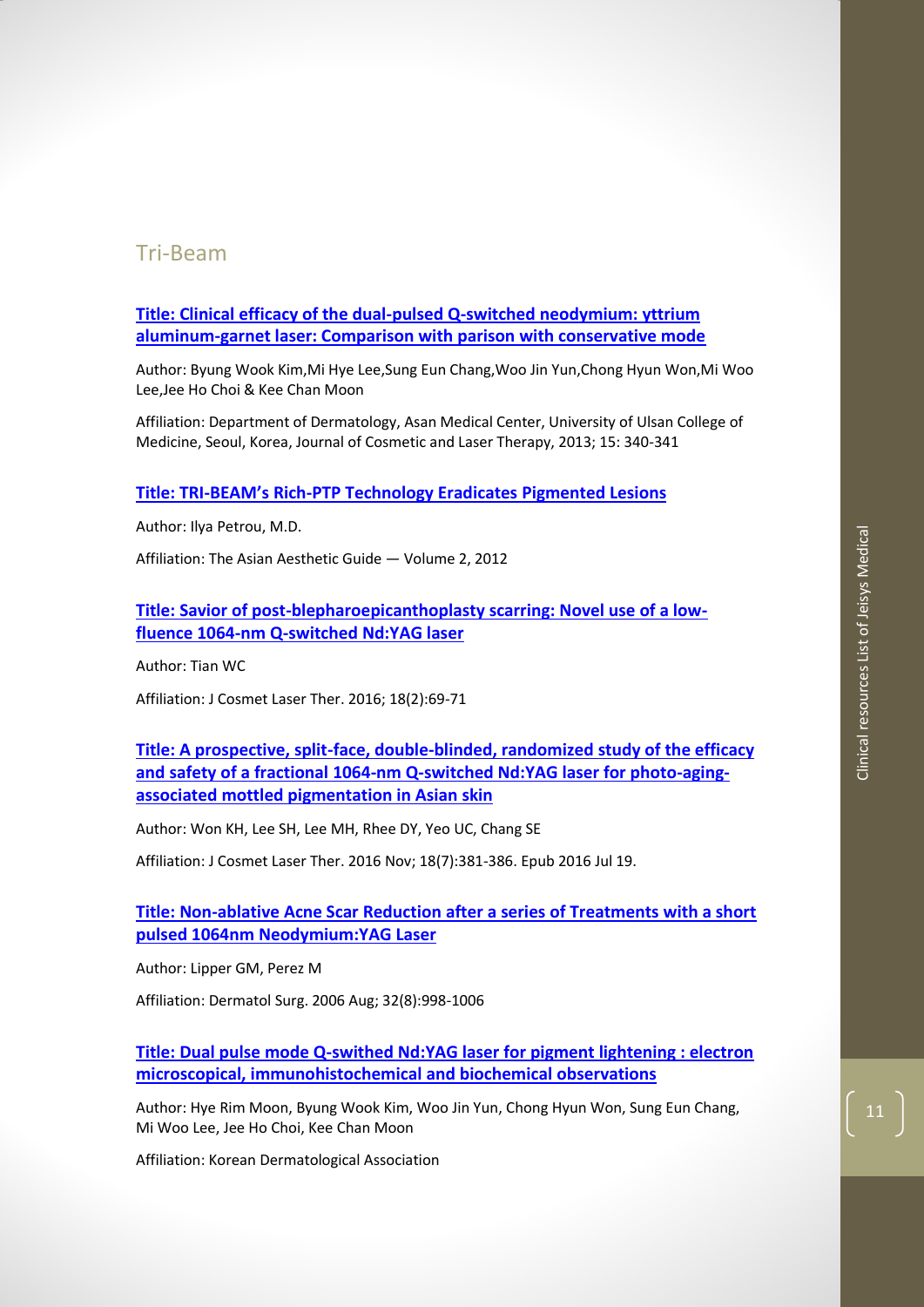#### <span id="page-12-0"></span>AcGen

#### **Title: Treating Acne and dermatolysis with the new RF treatment machine, AcGen**

Author: Dr. Emi Nakazaki Affiliation: Vol3 No.3 2018-8, Bella pelle, 57-60

#### **Title: Treatment of acne with the influence of high frequency(RF) thermal effect on P.acnes**

Author: Dr. Tokuya Omi Affiliation: Vol3 No.3 2018-8, Bella pelle, 57-60

#### **Title: Essential equipment for acne treatment**

Author & Affiliation: Dr. Yongho Hwang, Jeisys, 2018

#### **Title: Deep thermal treatment of acne(Grid RF Tip)**

Author & Affiliation: Dr. Hyoungsup Kim, Jeisys. 2018